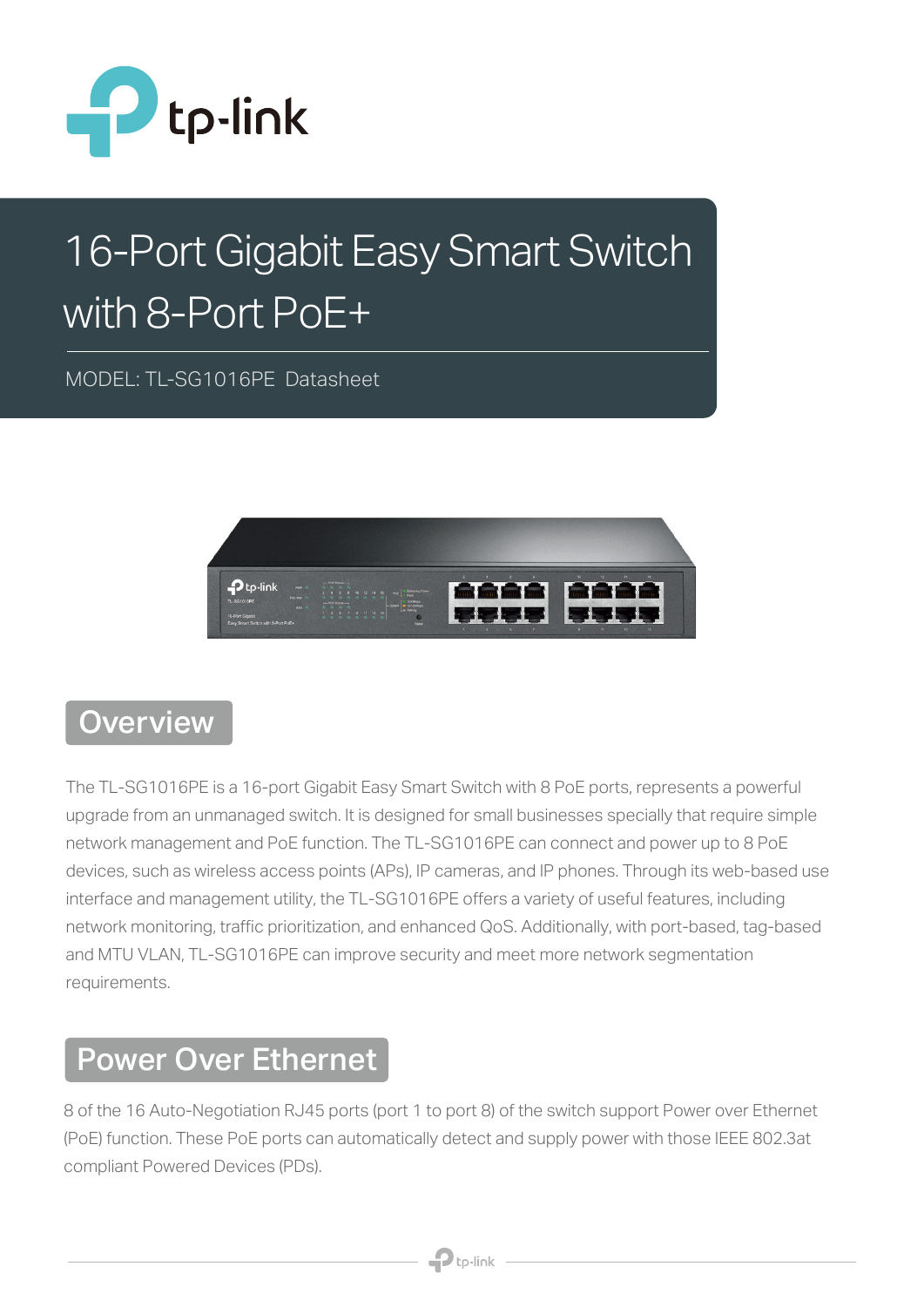#### Overload Arrangement

TL-SG1016PE has the priority function which will help protect the system when the system power is overloaded. If all PoE PDs power consumption is >= 110W, a priority will be arranged among the PoE ports, then the system will cut off the power of the lowest-priority port.

#### Port Priority Function

Priority (port 1>port 2>port 3>port 4> port 5>port 6>port 7>port 8): This function will help protect the system if the system power becomes overloaded. For example, Port 1, 2, 3, 4, and 5 are using 30w (maximum power per port is 30W), the system power is 110w in total (PoE max LED will be green if all PoE PDs power consumption is > = 110W). If there is an additional PD inserted to Port 4 with 20w then the system will cut off Port 5 to protect the system, this means Port 1, 2 ,3, will use 90w, and Port 4 will use 20w, and no power will be supplied to Port 5.

#### Effective Management

TP-Link Gigabit Easy Smart switch, TL-SG1016PE offers network monitoring for users to observe traffic behavior. With Port Mirroring, Loop Prevention and Cable Diagnostics features, TL-SG1016PE can identify and even locate connection problems on your business network. Moreover, administrators can designate the priority of the traffic based on Port Priority/ 802.1P Priority and DSCP QoS, to ensure that voice and video are always clear, smooth and lag-free. Additionally, to improve security and network performance, TL-SG1016PE supports MTU VLAN, port-based VLAN and 802.1Q-based VLAN functions. TL-SG1016PE is an upgrade from the plug-and-play Unmanaged Switch, delivering great value while empowering your network and similarly delivering great value to the end user.

# Go Green With Your Ethernet

You now have the choice to go green when upgrading to a gigabit network! This new generation TL-SG1016PE 16-Port Gigabit Easy Smart Switch features the latest innovative energy-efficient technologies that can greatly expand your network capacity with much less power. It automatically adjusts power consumption according to the link status and cable length to limit the carbon footprint of your network.

#### Power down idle Ports

When a computer or network equipment is off, the corresponding port of a traditional switch will continue to consume considerable amounts of power. The TL-SG1016PE can automatically detect the link status of each port and reduce the power consumption of ports that are idle.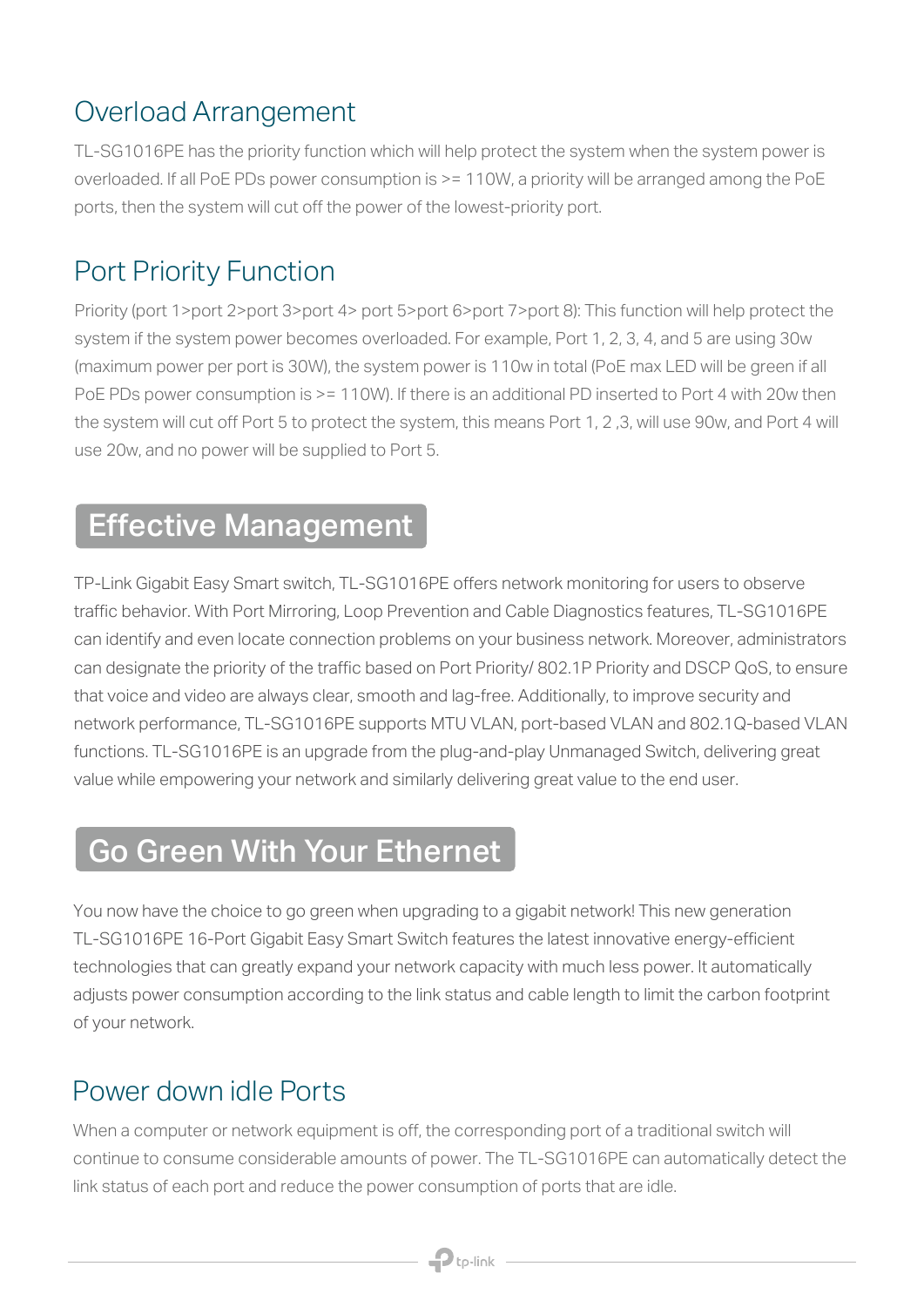#### Power Budget According to Cable Length

Ideally, shorter cables would use less power because of less power degradation over their length; this is not the case with most devices as they will use the same amount of power across the cable regardless of whether it is 10 or 50 meters in length. The TL-SG1016PE analyzes the length of the Ethernet cable connected and adjusts the power usage accordingly, rather than keeping the power consumption in a conventional solution.

### Easy to Use

TL-SG1016PE is easy to use and manage. Auto MDI/MDI-X crossover on all ports eliminate the need for crossover cables or uplink ports. Auto-negotiation on each port senses the link speed of a network device (either 10, 100, or 1000Mbps) and intelligently adjusts for compatibility and optimal performance. Compact size shell make it ideal for desktops with limited space while it is also Rackmountable, convenient and safe. Dynamic LED lights provide real-time work status display and basic fault diagnosis.

# Specifications

| <b>Hardware Features &amp; Performance</b> |                              |                                                                                       |  |  |
|--------------------------------------------|------------------------------|---------------------------------------------------------------------------------------|--|--|
| Product Picture                            |                              | <b>COOR BOOK</b>                                                                      |  |  |
| Model                                      |                              | <b>TL-SG1016PE</b>                                                                    |  |  |
| Hardware Features                          |                              |                                                                                       |  |  |
| General                                    | Interface                    | 16 10/100/1000Mbps RJ45                                                               |  |  |
| Performance                                | <b>Switching Capacity</b>    | 32Gbps                                                                                |  |  |
|                                            | Forwarding Rate              | 23.8Mpps                                                                              |  |  |
|                                            | <b>MAC Address Table</b>     | 8K                                                                                    |  |  |
|                                            | Packet Buffer Memory         | 4.1 Mbits                                                                             |  |  |
|                                            | Jumbo Frame                  | 9kB                                                                                   |  |  |
| Physical &<br>Environment                  | Power Supply                 | 100-240V, 50/60Hz                                                                     |  |  |
|                                            | PoE Ports (RJ45)             | Standard: 802.3 at compliant<br>PoE Ports: Port 1- Port 8<br>PoE Power Budget: 110W   |  |  |
|                                            | Max Power Consumption        | 14.72W (110V/60Hz. no PD connected)<br>131.42W (110V/60Hz, with 110W PD connected)    |  |  |
|                                            | Max Heat Dissipation         | 50.22 BTU/h (no PD connected)<br>448.41 BTU/h (with 110W PD connected)                |  |  |
|                                            | Dimensions(W*D*H)            | 11.6 * 7.1 * 1.7 in. (294 * 180 * 44 mm), 13-inch Rack mount Steel Case,<br>1U Height |  |  |
|                                            | <b>FAN Quantity</b>          | 1.                                                                                    |  |  |
|                                            | <b>Operating Temperature</b> | 0°C~40°C (32°F~104°F)                                                                 |  |  |
|                                            | Storage Temperature          | $-40^{\circ}$ C~70°C (-40°F~158°F)                                                    |  |  |
|                                            | <b>Operating Humidity</b>    | 10% ~ 90%RH, non-condensing                                                           |  |  |
|                                            | Storage Humidity             | 5%~90%RH, non-condensing                                                              |  |  |
|                                            | Certification                | CE. FCC                                                                               |  |  |